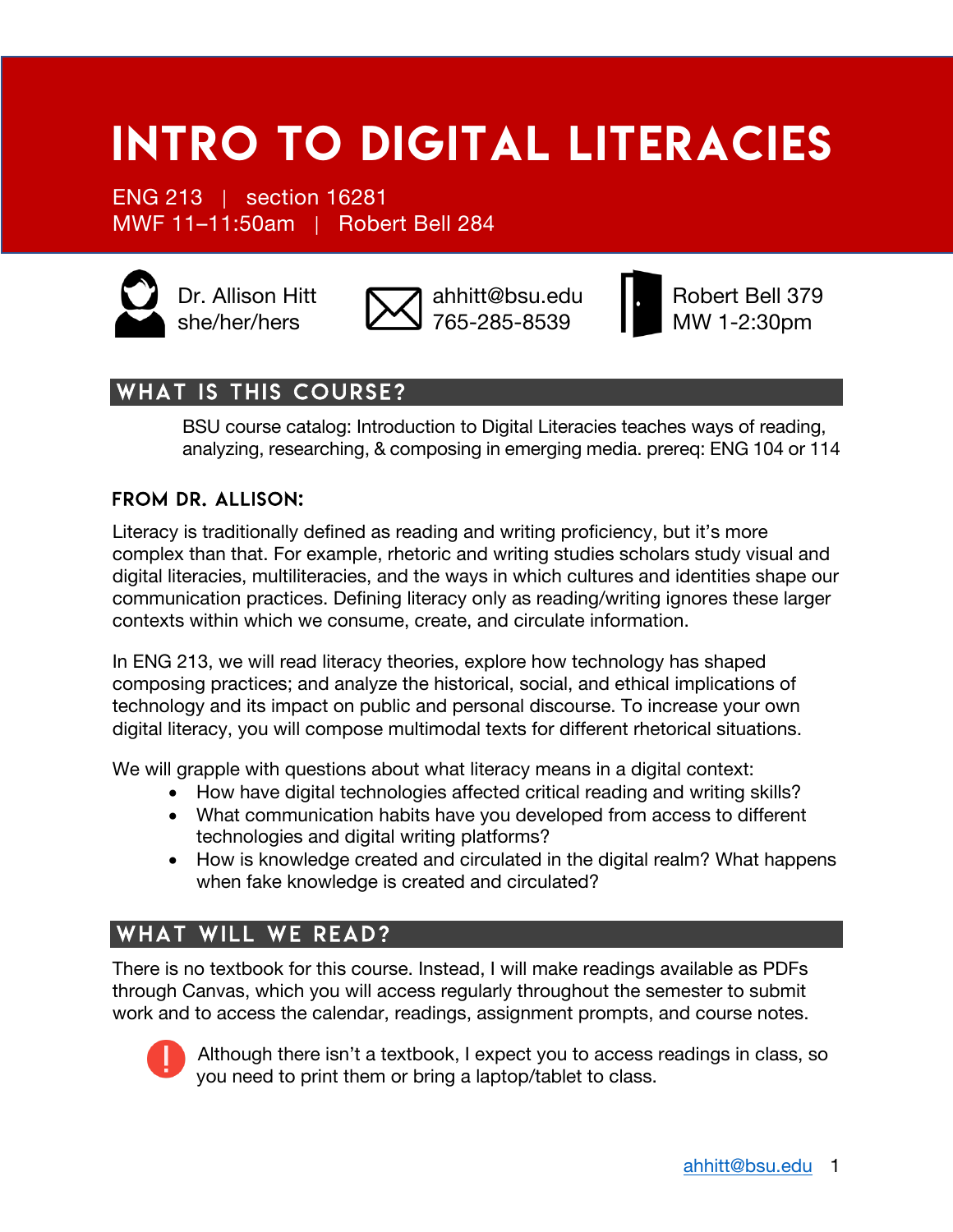### WHAT WILL I LEARN?

By the end of the course, students will be able to do the following:

- think critically and rhetorically with and about technology
- critique and interrogate traditional notions of literacy (reading/writing) and offer a nuanced understanding of literacy in digital environments
- identify important genres of new media communication and their contexts, affordances, and constraints
- use digital tools to conduct research and to compose multimodal texts
- analyze texts, sites, communities, and/or programs to understand social, cultural, ethical, and political implications of digital communication practices
- assess the rhetorical possibilities of different modes (text, image, graphics, video, audio, etc.) and make sound rhetorical choices when combining them
- apply principles of fair use, copyright and documentation conventions for print and digital texts/media

### WHAT WILL WE BE DOING THIS SEMESTER?

#### Project 1: Multimodal Literacy Narrative (20%)

You will compose a multimodal narrative that documents and reflects critically upon an experience with (digital) literacy, e.g., using social media, texting, or misreading digital content. You will make choices about content and which modes and media will be most effective in communicating your narrative. Your narrative essay must be specific, critical, and reflective of your digital media literacies. (1000 word digital text)

#### Project 2: Interface Analysis (20%)

#### **ASSIGNMENTS**

| Project 1:<br><b>Literacy Narrative</b>      | $200$ pts |
|----------------------------------------------|-----------|
| Project 2:<br><b>Tech/Interface Analysis</b> | $200$ pts |
| Project 3:<br><b>Hashtag Research</b>        | $250$ pts |
| <b>Reading Responses</b>                     | $250$ pts |

Note-Taking 100 pts

Whether it's connecting your car stereo to Spotify, completing homework on Canvas, or using an ATM, you interface with technologies all the time. This assignment asks you to analyze the interface of a web-based service or mobile app, noting its basic functionality, how the app controls user interactions, and the affordances and constraints of its design. You will compose a digital text and incorporate screenshots of the interface to support your analysis. (1000-word digital text)

#### Project 3: Hashtag Movement Research (25%)

For the final project, you will work in pairs to research a social movement that has been mediated through Twitter hashtags and present that research in class accompanied by a slide deck and handout. You will research how people use media to create social change and trace how information is created, circulated, and read in digital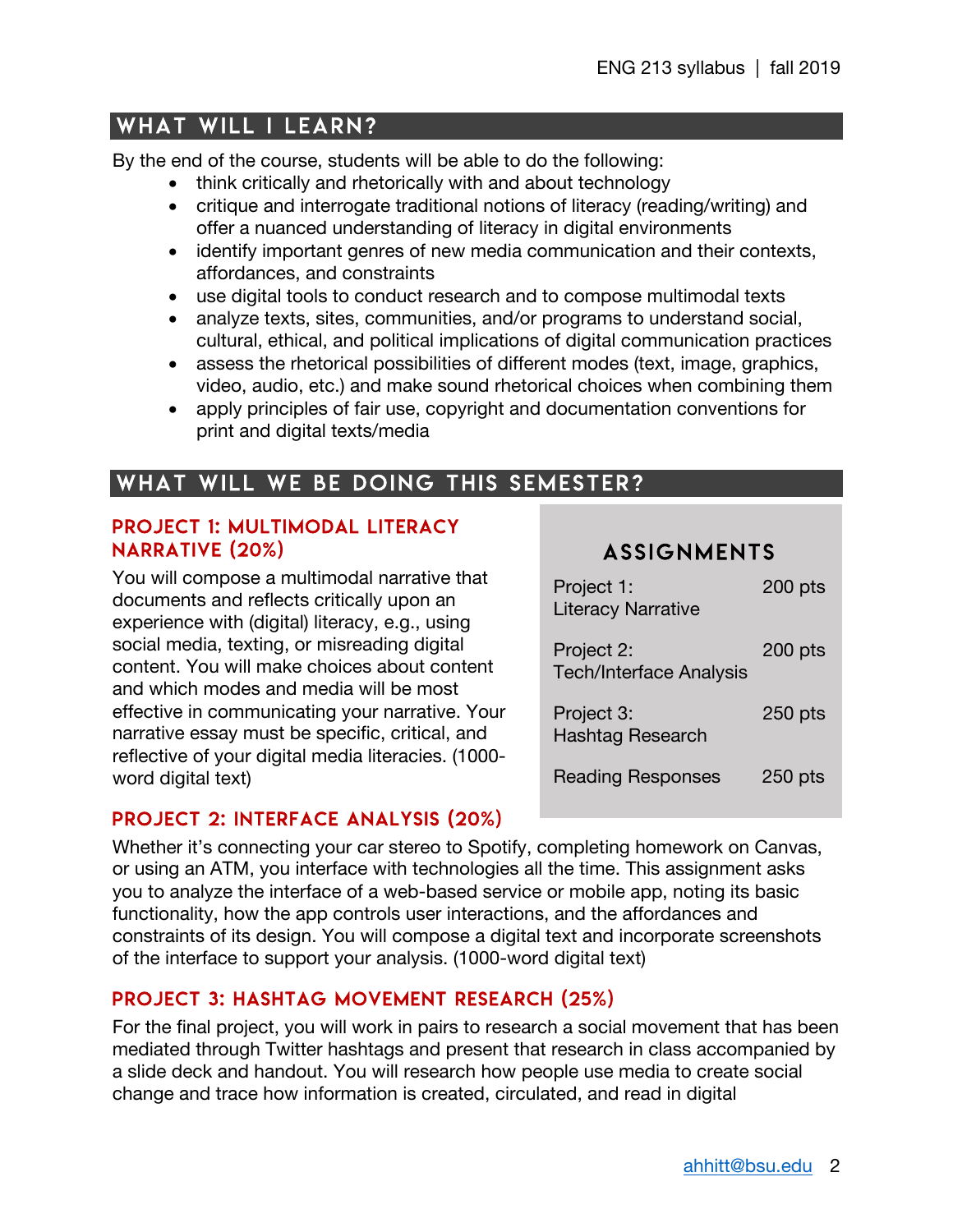environments. Each presentation will introduce the rhetorical situation of the social issue and emergence of the hashtag; outline the methods for data collection; analyze the discourse(s) that are represented in and/or denied access to that space; and address how the movement is written across media platforms. (7-10-minute visual presentation, slide deck, 1-page handout)

#### Reading Responses (25%)

You will write five responses throughout the semester that respond to and reflect critically on the ideas raised in the course readings. (500-word responses x 5)

#### Collaborative Note-Taking (10%)

Five times throughout the semester, you will contribute to the note-taking document posted in the discussion board on Canvas. There are two options: You can take notes on class discussions and/or post reading notes. All notes will be posted in the same document to create an accessible archive of class content. (5 posts)

#### HOW WILL WE BE EVALUATED?

For each project, you will be assessed on your rhetorical choices: audience awareness, genre conventions, clear arrangement, accessible style, effective delivery, and persuasive rhetorical strategies. Reading responses will be graded on content, effort, and thoughtfulness. Each assignment will be accompanied by its own specific instructions and evaluation criteria, which we will decide together.

|            | $\overline{A}$ $\overline{A}$ | $B+$                                                                                   |     |             |              |     |                                                 | $B$   B-   C+   C   C-   D+ |     |            |  |
|------------|-------------------------------|----------------------------------------------------------------------------------------|-----|-------------|--------------|-----|-------------------------------------------------|-----------------------------|-----|------------|--|
| 1000   929 |                               | 930-  900-  870-  830-  800-  770-  730-  700-  670-  630-  600-  590-  <br><b>899</b> | 869 | $\vert$ 829 | $\sqrt{799}$ | 769 | $\begin{array}{c} \n \text{729} \\ \end{array}$ | 699                         | 669 | $\mid$ 629 |  |



I will provide written feedback on each major assignment that you submit. Please read that feedback carefully prior to emailing me about your grade.

#### What are Dr. Allison's policies?

- ACCESSIBILITY >> I am committed to creating a classroom environment that is respectful of and inclusive to different learning and writing processes. If we can work together to make the class more accessible, let me know.
- **ATTENDANCE** >> Ideally, you won't miss class, but there are often circumstances beyond our control. **You are allotted four absences this semester without any impact on your grade.** I also recognize excused absences: documented illness (yours or your children), deaths in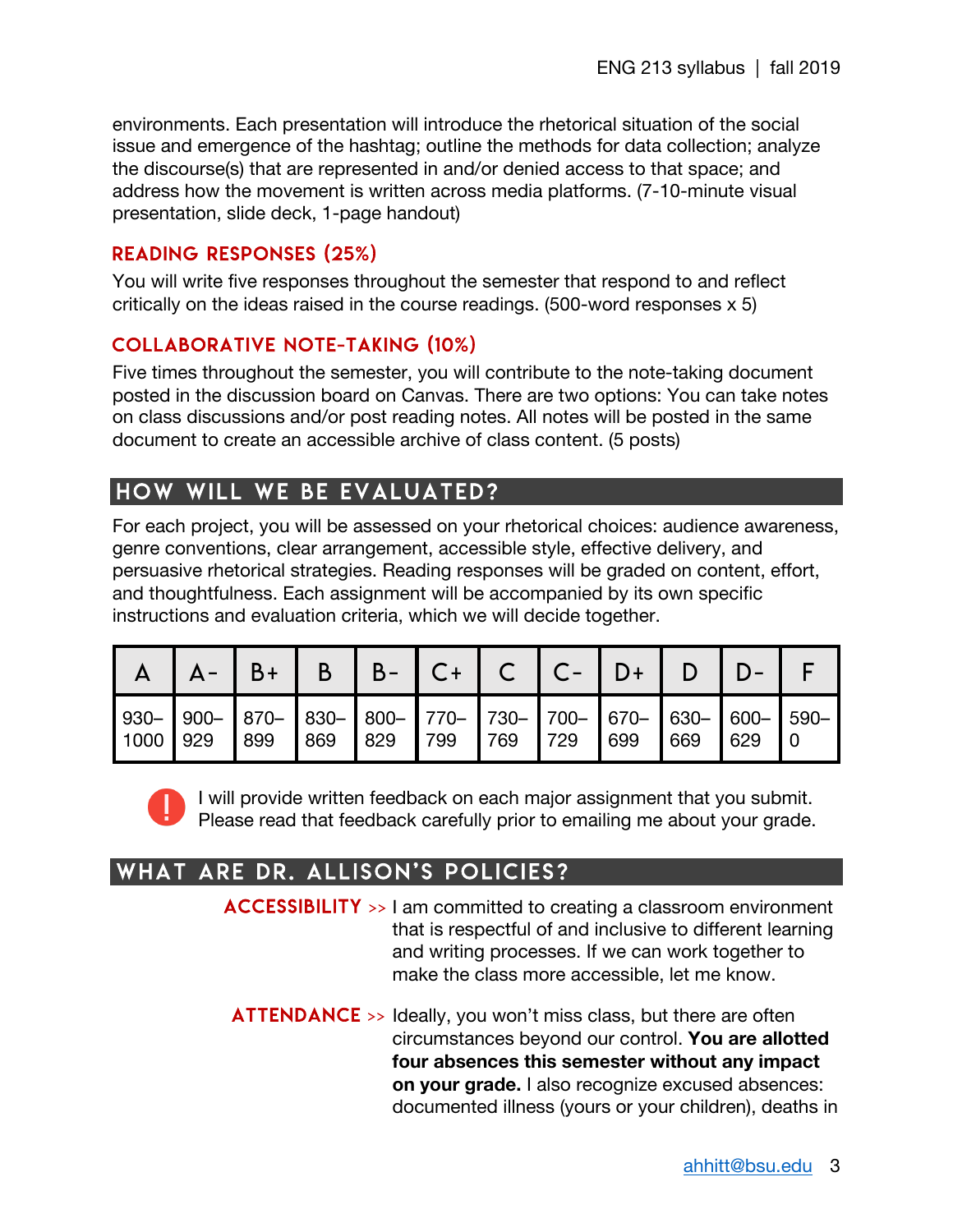the family, call to active military duty or jury duty, religious holy days, and official university activities.

- **BASIC NEEDS SECURITY** >> Any student who lacks access to sufficient food to eat or a safe and stable place to live and believes this may affect their performance in the course is urged to contact the Dean of Students for support. If you are comfortable in doing so, let me know and I will help you find resources. http://www.bsu.edu/about/ administrativeoffices/dean-of-students
	- **LATE WORK**  $\gg$  Assignments are due by the time specified on Canvas. **You can request an extension for one reading response** by emailing me: ahhitt@bsu.edu
		- **RESPECT** >> I expect you to be respectful when participating in class discussions, interacting with me in class and through email, and working with your peers. You do not have to agree with someone to treat them, their ideas, and their work respectfully.
	- TECHNOLOGY >> I expect you to be responsible with your technology use. You are welcome to wear headphones during individual work but not during lectures or group work. If you need to take a phone call, please step outside to take the call. If I have to ask you repeatedly to stop doing something on your phone, laptop, or one of the class iMacs, you will be asked to leave.

#### What are Ball State's policies?

- Accommodations >> If you need course adaptations or accommodations because of a disability, please contact me as soon as possible. Ball State's Disability Services office coordinates services for students with disabilities; documentation of a disability needs to be on file in that office before any accommodations can be provided. Disability Services can be contacted at 765-285-5293 or dsd@bsu.edu.
	- **DIVERSITY** >> Ball State University aspires to be a university that attracts and retains a diverse faculty, staff, and student body. We are committed to ensuring that all members of the community are welcome, through valuing the various experiences and worldviews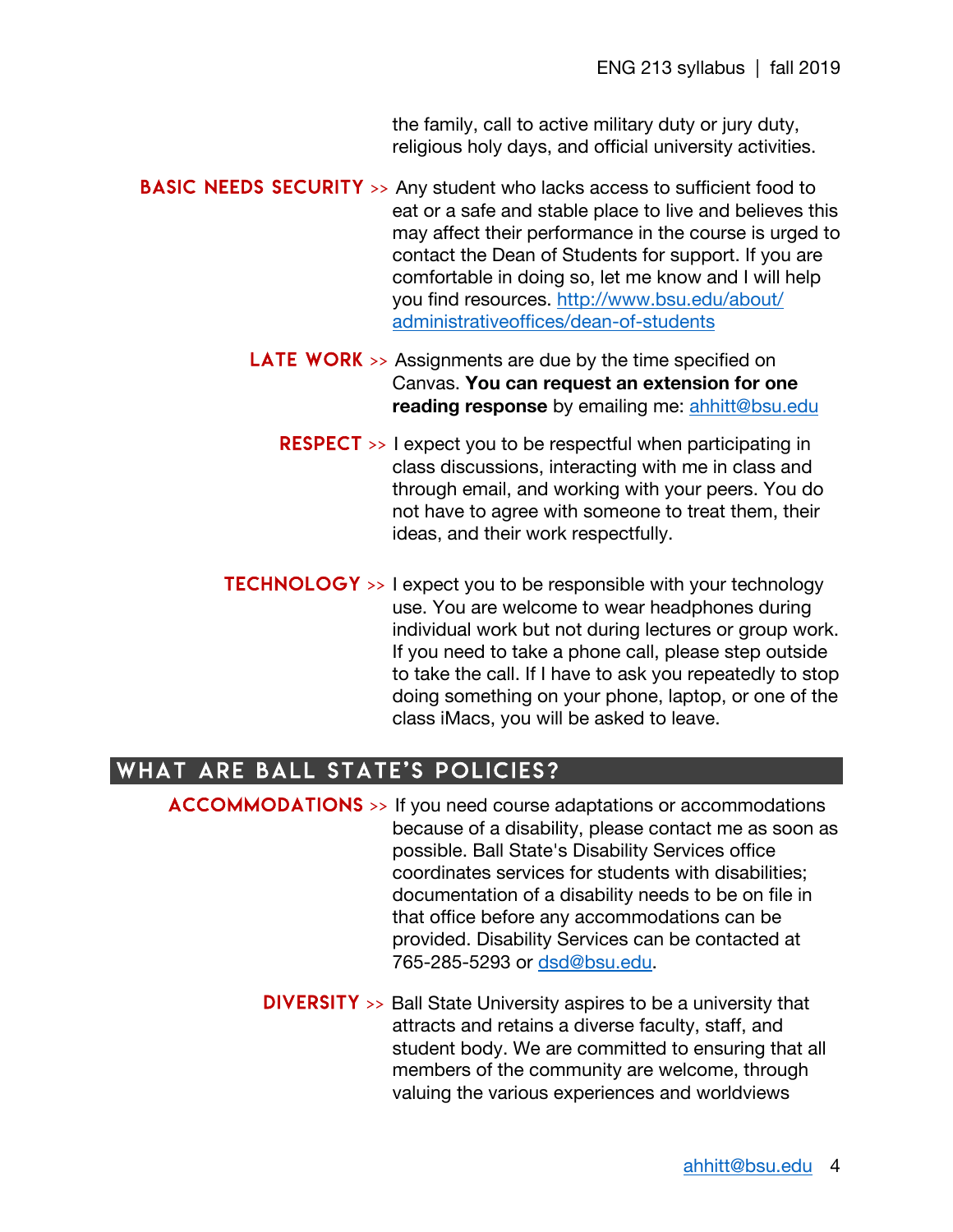represented at Ball State and among those we serve. We promote a culture of respect and civil discourse as expressed in our Beneficence Pledge and through university resources. http://www.bsu.edu/campuslife/ multicultural-center/resources

**WRITING CENTER** >>Writing Center at Ball State is a place where students can get free feedback on their writing for any class or project. Face-to-face or online appointments can be made on our online schedule, by emailing writing@bsu.edu, calling 765-285-8370, or stopping by Robert Bell 295. http://www.bsu.edu/writingcenter

DIGITAL WRITING STUDIO >>The Digital Writing Studio, located in Robert Bell 116, provides a working and tutoring space where students can 1) access and learn how to use digital composing tools and/or 2) receive feedback on digital work in progress.

> The DWS can help students with a variety of digital and multimodal projects, e.g., constructing a website, producing a video or podcast, developing a digital portfolio, creating a blog, leveraging social media, organizing an informational campaign, designing an infographic, selecting and editing images, and crafting a presentation. The DWS is equipped with five workstations that house digital composing tools, e.g., Photoshop, InDesign, MovieMaker, and iMovie.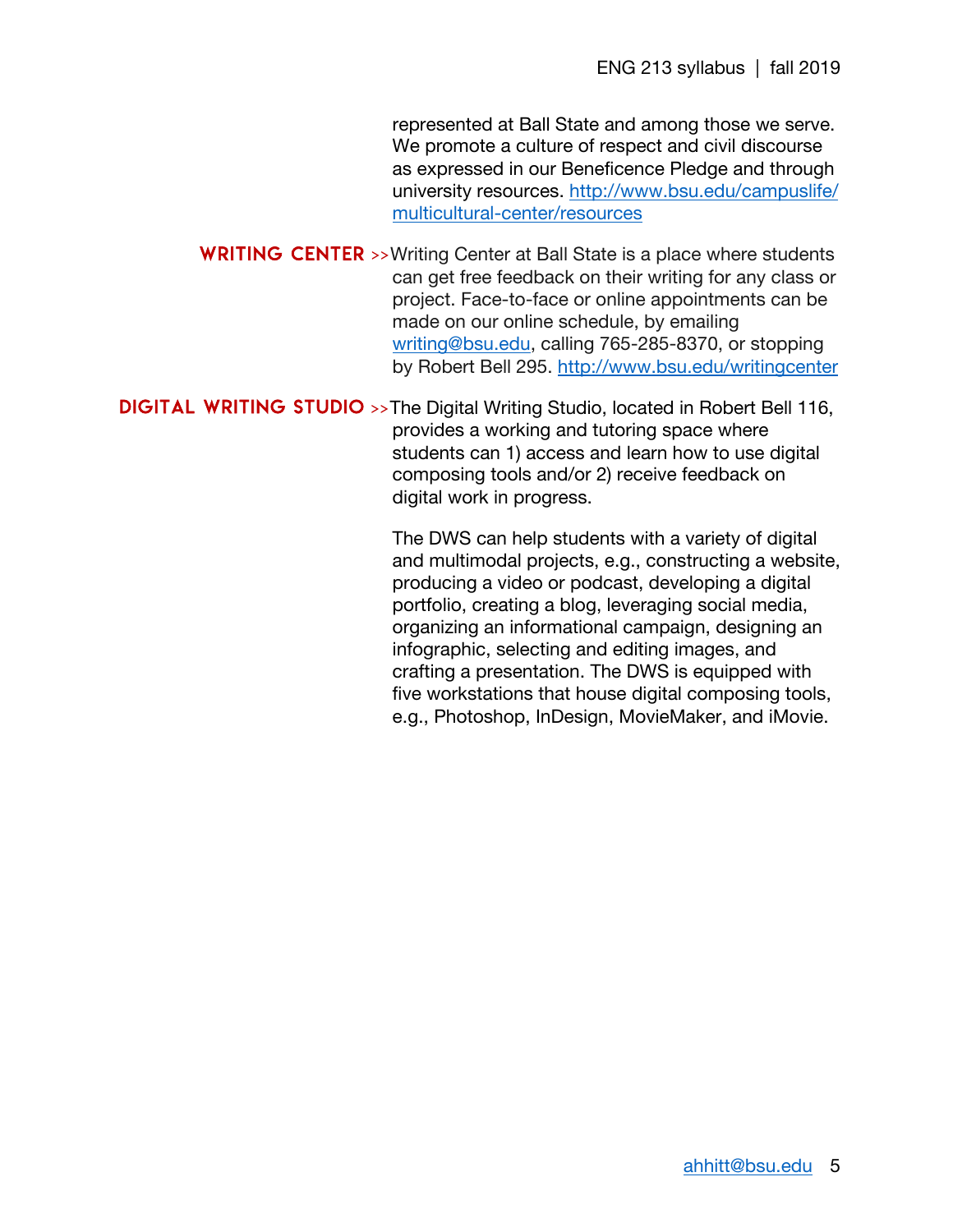# Fall 2019 course calendar

### Week 1: Gen z & media

Mon., Aug. 19: Introductions to the course, Canvas, and each other

● homework: Read "Meet Gen Z: The Social Generation".

Wed., Aug. 21: Gen Z (centennials) & digital media

- **due today: introduction**
- homework: Read "Please, like my shame. Why do we feel compelled to tweet about our most embarrassing moments?"

Fri., Aug. 23: Social media use and rhetorical situations

● homework: Read Bitzer "The Rhetorical Situation" (PDF on Canvas).

# WEEK 2: RHETORICAL SITUATIONS

Mon., Aug. 26: Rhetorical situations

● homework: Read Vatz "The Myth of the Rhetorical Situation" (PDF on Canvas).

Wed., Aug. 28: Bitzer v. Vatz

• homework: Draft a 500-word reading response that assesses the differences between Bitzer and Vatz, applying an example from social media to support your discussion. Post to Canvas.

Fri., Aug. 30: Introduction to Project 1 Multimodal Literacy Narrative

- **due today: reading response #1** 50 pts
- homework: Read Sheils "Why Johnny Can't Write" (PDF on Canvas).

# WEEK 3: LITERACY

#### Mon., Sept. 2: NO CLASS – LABOR DAY

Wed., Sept. 4: Literacy crises

● homework: Read Lunsford "Our Semi-Literate Youth? Not So Fast" (PDF on Canvas).

Fri, Sept 6: Literate youth

● homework: Read Selfe "Technology and Literacy: A Story about the Perils of Not Paying Attention" (PDF on Canvas).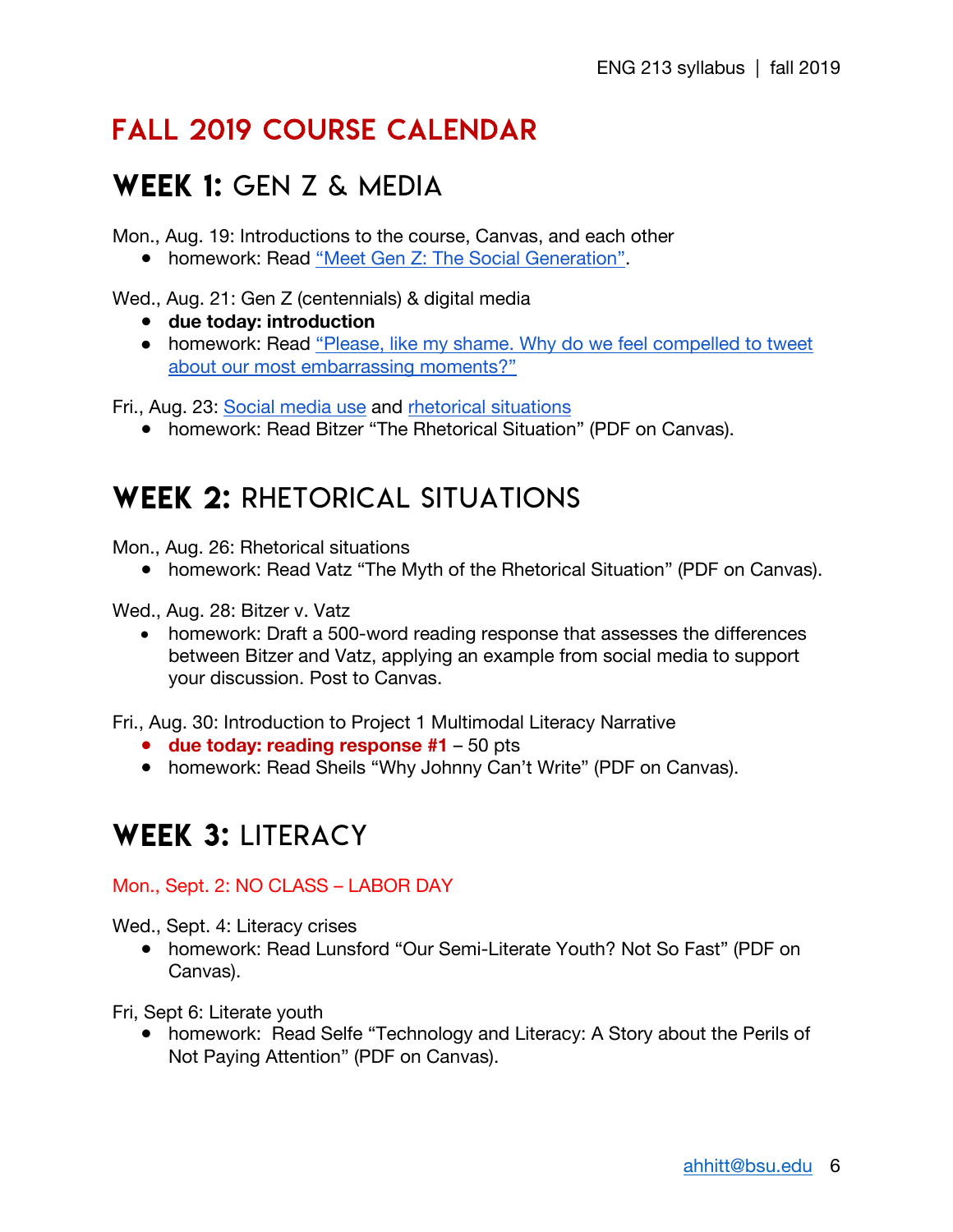# Week 4: digital & multimodal literacies

Mon., Sept. 9: Digital literacy acquisition & education

• homework: Read Yancey "Made Not Only in Words: Composition in a New Key" (PDF on Canvas).

Wed., Sept. 11: Multimodal literacies

• homework: Read Kerschbaum "Modality": http://kairos.technorhetoric.net/18.1/coverweb/yergeau-etal/pages/mod/index.html (excerpt from "Multimodality in Motion: Disability and Kairotic Spaces").

Fri., Sept. 13: Accessibility & multimodality inhospitality

• homework: Draft a 500-word reading response that reflects on our readings about digital and multimodal literacies, incorporating specific passages from the readings to support your discussion. Post to Canvas.

# WEEK 5: LITERACY NARRATIVES

Mon., Sept. 16: Storytelling through gifs, memes, & emoji – "Are GIFs the Future of Communication?"

http://www.slate.com/blogs/lexicon\_valley/2015/05/11/are\_gifs\_the\_future\_of\_commu nication\_will\_they\_replace\_words.html

- **due today: reading response #2**  50 pts
- homework: Brainstorm ideas for the *content* of your literacy narrative.

Wed., Sept. 18: Digital media narratives – Digital Archive of Literacy Narratives (http://www.thedaln.org/)

• homework: Develop your literacy narrative. Remember to consider what story you're telling and which details—and media—are important for communicating that story. Post your draft to Canvas.

Fri., Sept. 20: Peer review & in-class drafting

- **due today: Project 1 draft**
- homework: Continue to develop multimodal literacy narratives, taking into consideration the feedback you received. Project 1 Multimodal Literacy Narratives are due by class (11am) on Monday, 9-23.

# WEEK 6: WRITING AS TECHNOLOGY

Mon., Sept. 23: What counts as technology?

• **due today: Project 1 Multimodal Literacy Narrative** – 200 pts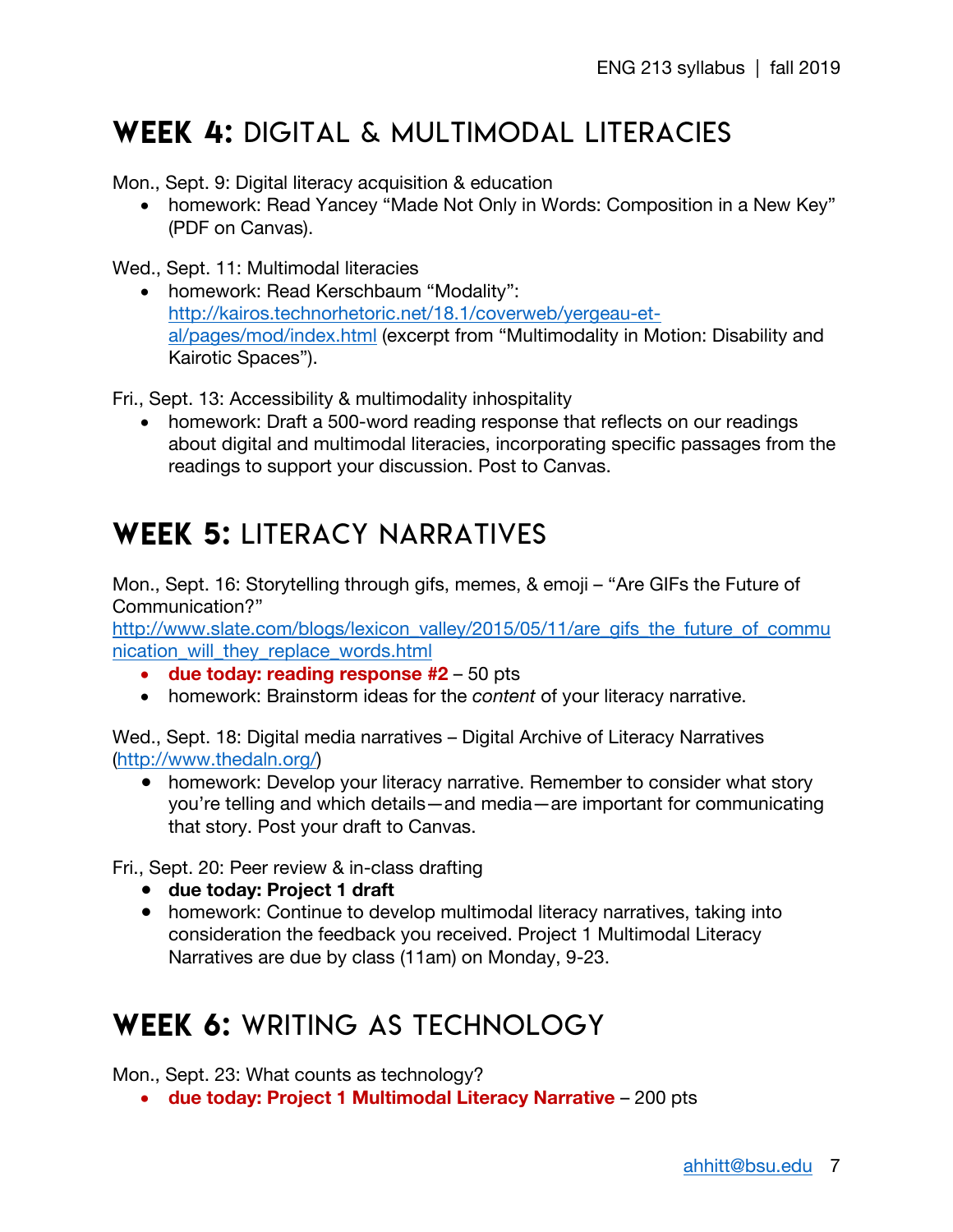• homework: Read Brooke and Grabill "Writing Is a Technology through which Writers Create and Recreate Meaning" (PDF on Canvas).

Wed., Sept. 25: Writing as a technology

• homework: Read Baron "From Pencils to Pixels: The Stages of Literacy Technologies" (PDF on Canvas).

Fri., Sept. 27: Evolution of writing technologies

• homework: Read Haas "Wampum as Hypertext: An American Indian Intellectual Tradition of Multimedia Theory and Practice" (PDF on Canvas).

# WEEK 7: CULTURAL LITERACIES

Mon., Sept. 30: Cultural theories of technology

• homework: Read Arola "Indigenous Interfaces": https://wac.colostate.edu/docs/books/social/chapter11.pdf.

Wed., Oct. 2: Indigenous modes of meaning-making

• homework: Complete reading response #3.

Fri., Oct. 4: Introduction to Project 2 Interface Analysis

• **due today: reading response #3** – 50 pts

# WEEK 8: INTERFACES/INTERFACING

Mon., Oct. 7: NO CLASS – FALL BREAK

Wed., Oct. 9: Interface analysis: BSU home page

Fri., Oct. 11: Interface analysis: Canvas

• homework: Brainstorm some interface possibilities for Project 2: will you choose a website? a mobile app? Something digital or physical? We will vet ideas in class next week.

# WEEK 9: BRAINSTORMING PROJECT 2

Mon., Oct. 14: Social media interfaces: Twitter, Snapchat, Instagram, Facebook

Wed., Oct. 16: Vetting ideas and modes of delivery for Project 2

- **due today: ideas for Project 2**
- homework: Once you have selected an interface, spend time exploring it. Sign up for an account (if applicable), explore its functionality, the affordances and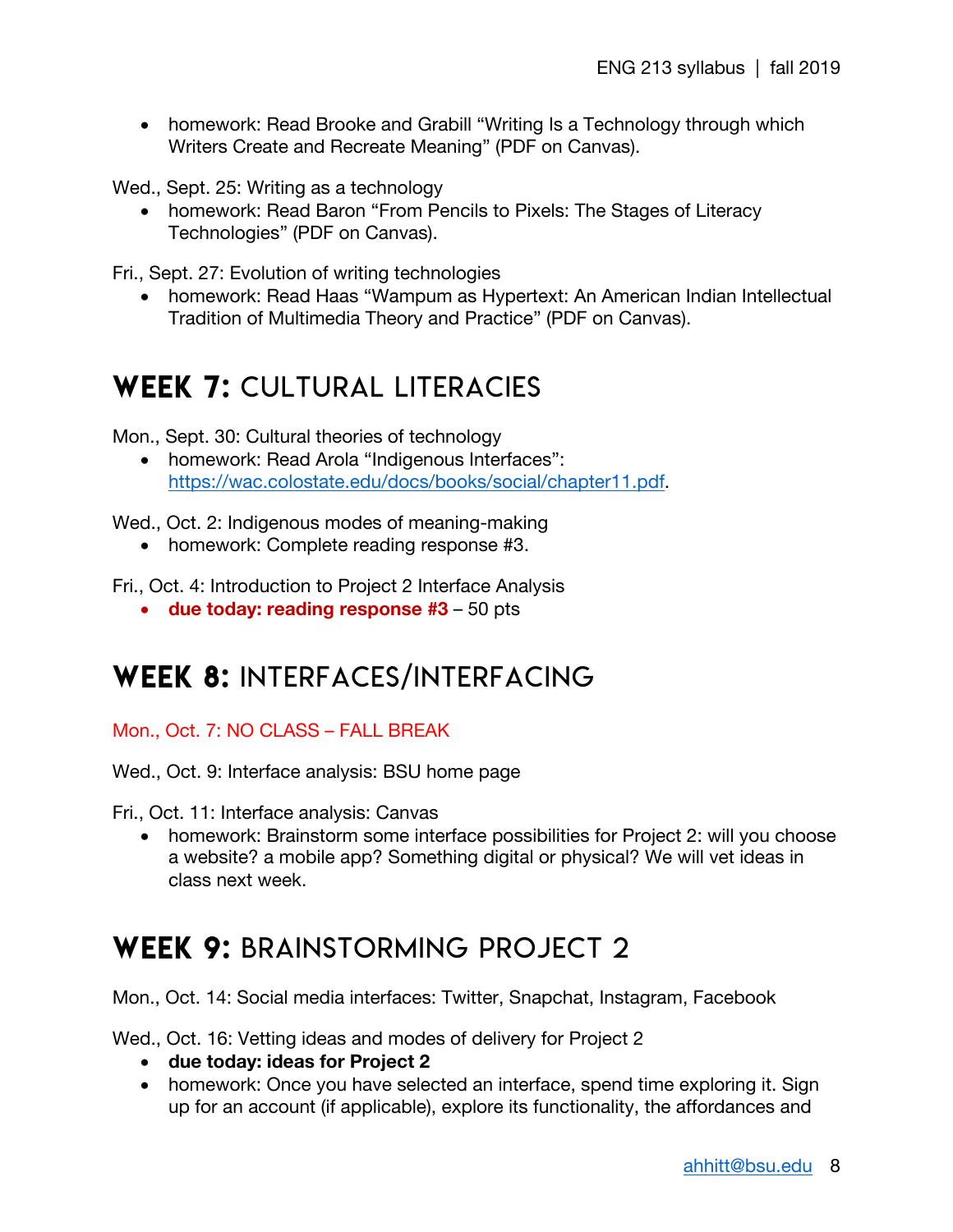constraints of its design, and how prior technologies are re/mediated through this interface.

Fri., Oct. 18: NO CLASS - Dr. Allison is out of town.

# WEEK 10: DRAFTING

Mon., Oct. 21: Organizing notes and media

- **due today: notes**
- homework: Start to develop your notes into sections for your analysis.

Wed., Oct. 23: In-class drafting

• homework: Develop your analysis, and post a draft to Canvas for peer review.

Fri., Oct. 25: Peer review

- **due today: Project 2 draft**
- homework: Revise and develop your interface analysis, taking into consideration the feedback you received. Project 2 Interface Analyses are due by class (11am) on Monday, 10-28.

### WEEK 11: DIGITAL AWARENESS

Mon., Oct. 28: Assessing (digital) news sources

● **due today: Project 2 Interface Analysis** – 200 pts

Wed., Oct. 30: "Beware Online 'Filter Bubbles'": https://www.ted.com/talks/eli\_pariser\_beware\_online\_filter\_bubbles/

Fri., Nov. 1: Bias online – "The Moral Bias Behind Your Search Results"

https://www.ted.com/talks/andreas\_ekstrom\_the\_moral\_bias\_behind\_your\_search\_res ults

• homework: Read Noble "A Society, Searching" from *Algorithms of Oppression: How Search Engines Reinforce Racism* (PDF on Canvas).

### Week 12: (mis)information circulation

Mon., Nov. 4: Algorithms

• homework: McIntyre, "What Is Post-Truth?" and McComiskey, *Post-Truth Rhetoric and Composition* excerpt (PDF on Canvas).

Wed., Nov. 6: Post-truth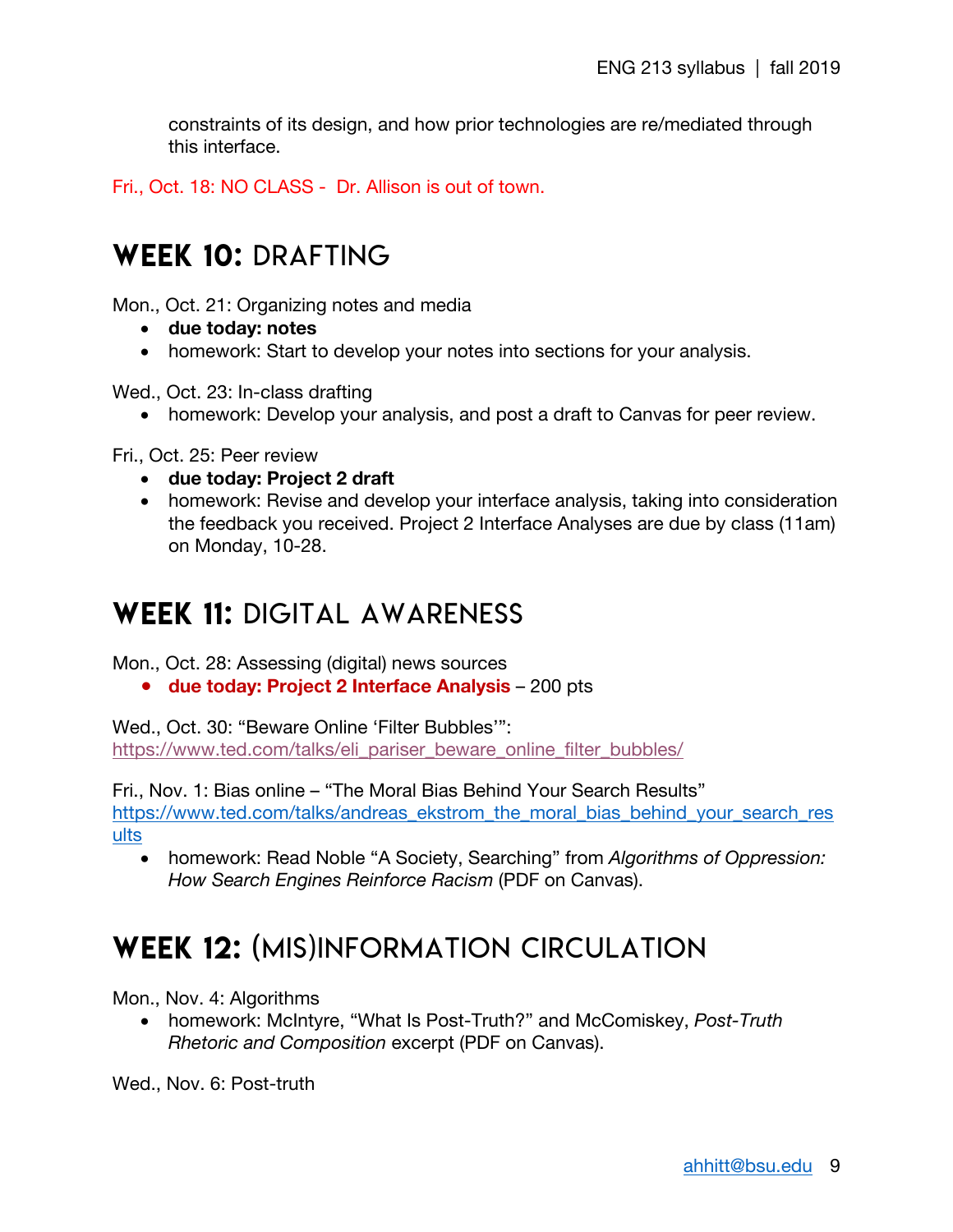• homework: Read McIntyre, "The Rise of Social Media and the Problem of Fake News" (PDF on Canvas).

Fri., Nov. 8: Social media & critical literacies

• homework: Complete reading response #4.

### WEEK 13: ACTIVISM & SLACKTIVISM

Mon., Nov. 11: introduction to Project 3 Hashtag Movement Research assignment

- **due today: reading response #4** 50 pts
- homework: Read "Social media made the world care about Standing Rock—and helped it forget" and "Slacktivism is over. The #NeverAgain Movement is about What's Next."

Wed., Nov. 13: Social media activism & slacktivism

• homework: Read Dadas, "Hashtag Activism: The Promise and Risk of 'Attention'": https://wac.colostate.edu/docs/books/social/chapter1.pdf

Fri., Nov. 15: Hashtag activism

• homework: Complete reading response #5.

### WEEK 14: RESEARCH

Mon., Nov. 18: Twitter research & digital tools

- **due today: reading response #5** 50 pts
- homework: Divide the work between you and your partner. Gather information from Twitter and outside sources.

Wed., Nov. 20: Secondary research

• homework: Continue to research and take notes on your social movement.

Fri., Nov. 22: In-class research

• homework: Continue to research and take notes on your social movement.

### WEEK 15: SLEEP!

Mon., Nov. 25: In-class conferences

• homework: Develop visual presentations.

Wed., Nov. 27: NO CLASS – THANKSGIVING BREAK

Fri., Nov. 29: NO CLASS – THANKSGIVING BREAK